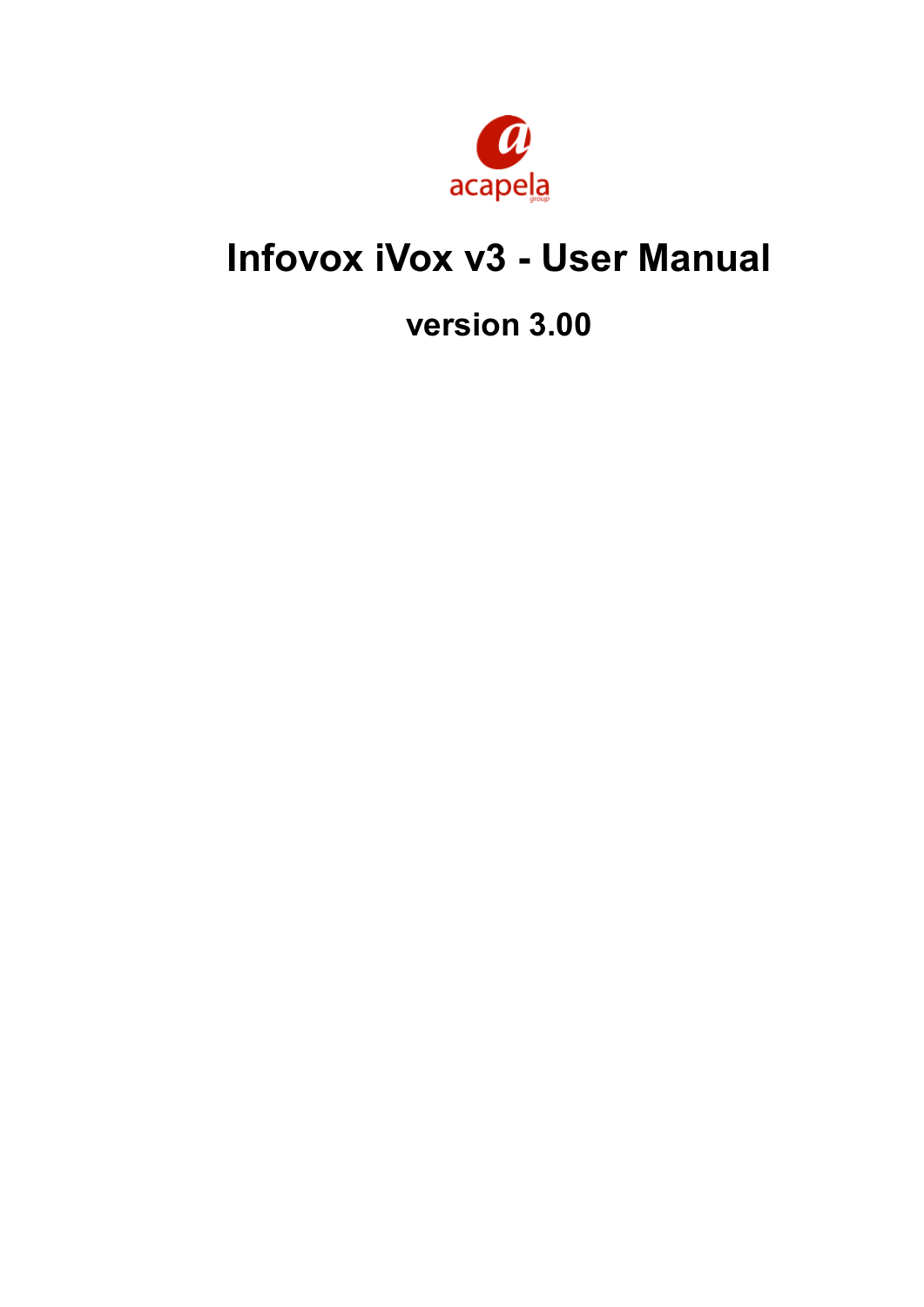# **Infovox iVox v3 - User Manual: version 3.00**

Published 05 October 2011 Copyright © 2006-2011 Acapela Group.

All rights reserved <http://www.acapela-group.com>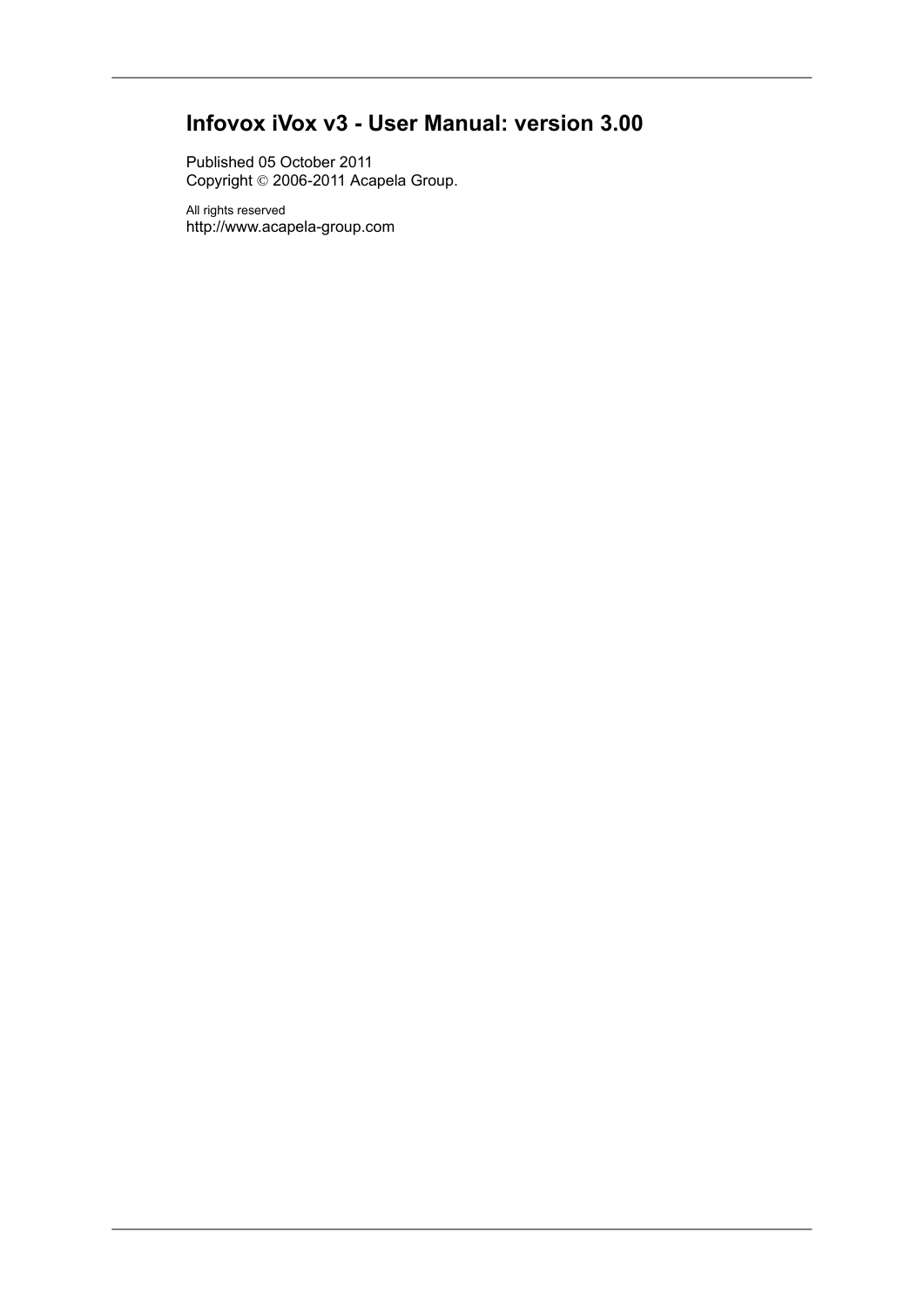# **Table of Contents**

| 16 |  |
|----|--|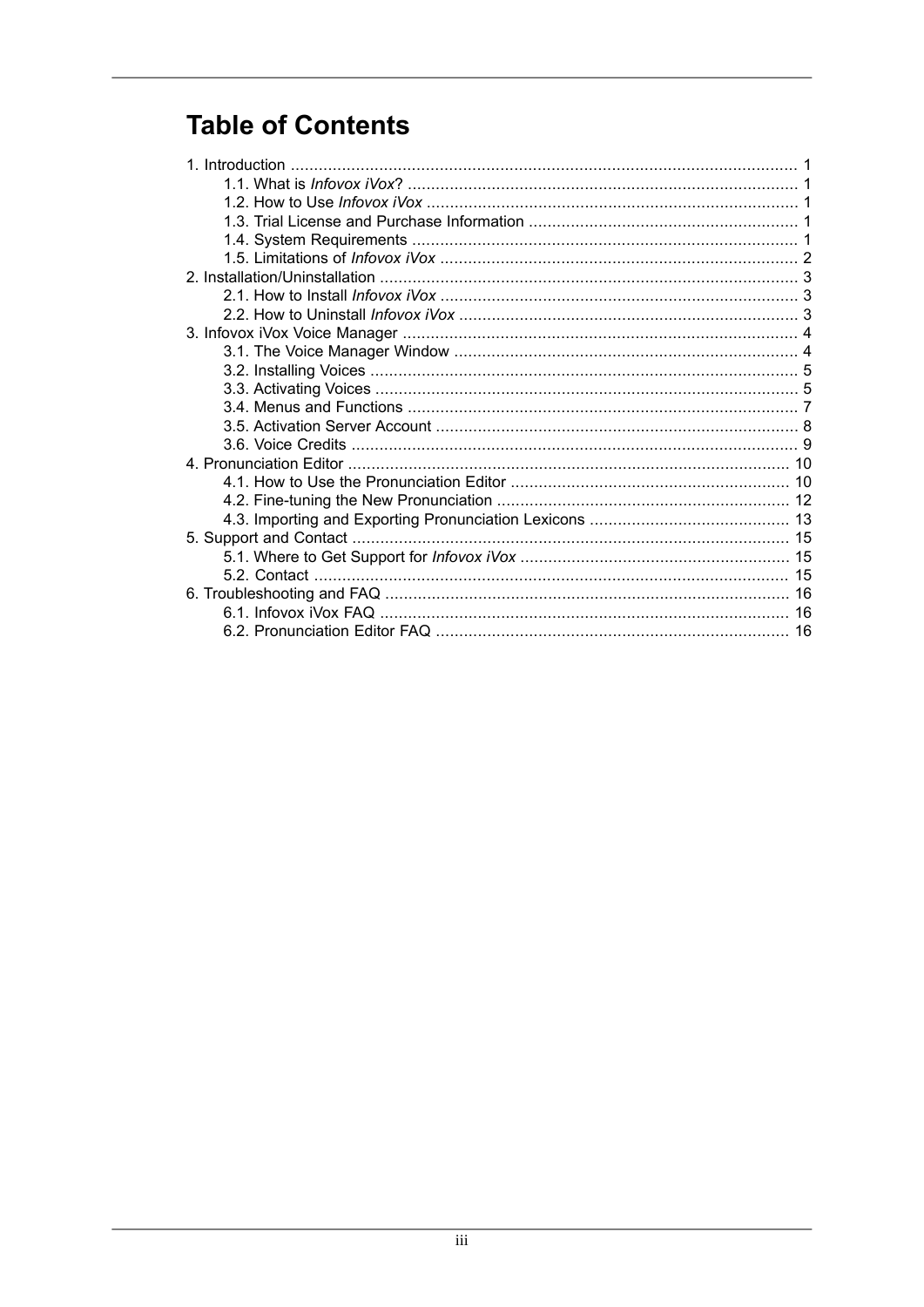## <span id="page-3-0"></span>**Chapter 1. Introduction**

### <span id="page-3-1"></span>**1.1. What is** *Infovox iVox***?**

*Infovox iVox* is the voice that enables your computer to speak.

*Infovox iVox* is a high-quality multilingual text-to-speech converter that can be used to add vocal output to any application compatible with *Apple Speech Manager*.

*Infovox iVox* is the ideal partner for the *Universal Access* accessibility suite built-in on Mac OS X, including the widely popular screen reader *VoiceOver*. However, there are some limitations in *Infovox iVox* affecting the way *VoiceOver* works with *Infovox iVox*. See the section *[Limitations](#page-4-1) of Infovox iVox* to find more information about it.

Many other third-party applications, for instance *Preview*, *TextEdit*, *Acrobat Reader*, *Proloquo*, *GhostReader* and *VisioVoice*, will also benefit from the high-quality voices provided with *Infovox iVox*. All you need to do is install *Infovox iVox* and then select your favorite voice.

*Infovox iVox* voices are available in a wide variety of languages, including English and a vast selection of other languages. New languages are added continuously.

Once installed, the voices can be employed by any standard Mac application. *Infovox iVox* can be purchased with either one or more voices.

<span id="page-3-2"></span>For each language there are several voices included, both male and female. Please check the specifications per language to view the exact list of voices included.

#### **1.2. How to Use** *Infovox iVox*

*Infovox iVox* contains two applications: *Voice Manager* and *Pronunciation Editor*.

The *Voice Manager* application is used to install, activate, and to inspect the voices. While using the voices, the Voice Manager application does not need to be running.

*Pronunciation Editor* is an application used for changing the standard pronunciation of the words.

You can select one of the *Infovox iVox* voices as your default system voice in the *Text to Speech* tab of the *System Preferences*' *Speech* pane. The *Infovox iVox* voices can also be used with *Apple*'s screen reader *VoiceOver*, for people with low vision. Open the *VoiceOver* utility through the *Seeing* tab of the *System Preferences' Universal Access* pane. Finally, some applications provide direct access to the voices through a voice menu or a voice dialog inside the application.

<span id="page-3-3"></span>Acapela Group developed *Infovox iVox* in collaboration with AssistiveWare. AssistiveWare provides the worldwide distribution of *Infovox iVox*.

## **1.3. Trial License and Purchase Information**

<span id="page-3-4"></span>You may use this software for a 30-day full trial period. If you wish to continue using *Infovox iVox* beyond the 30-day trial, you have to purchase a license, see the section *[Activating](#page-7-2) a Voice [Permanently](#page-7-2)* . Once you have purchased the software, you will receive a permanent activation code that removes the time limit for the voice(s) you have purchased.

#### **1.4. System Requirements**

*Infovox iVox* requires an Intel Macintosh running Mac OS X 10.4 or higher.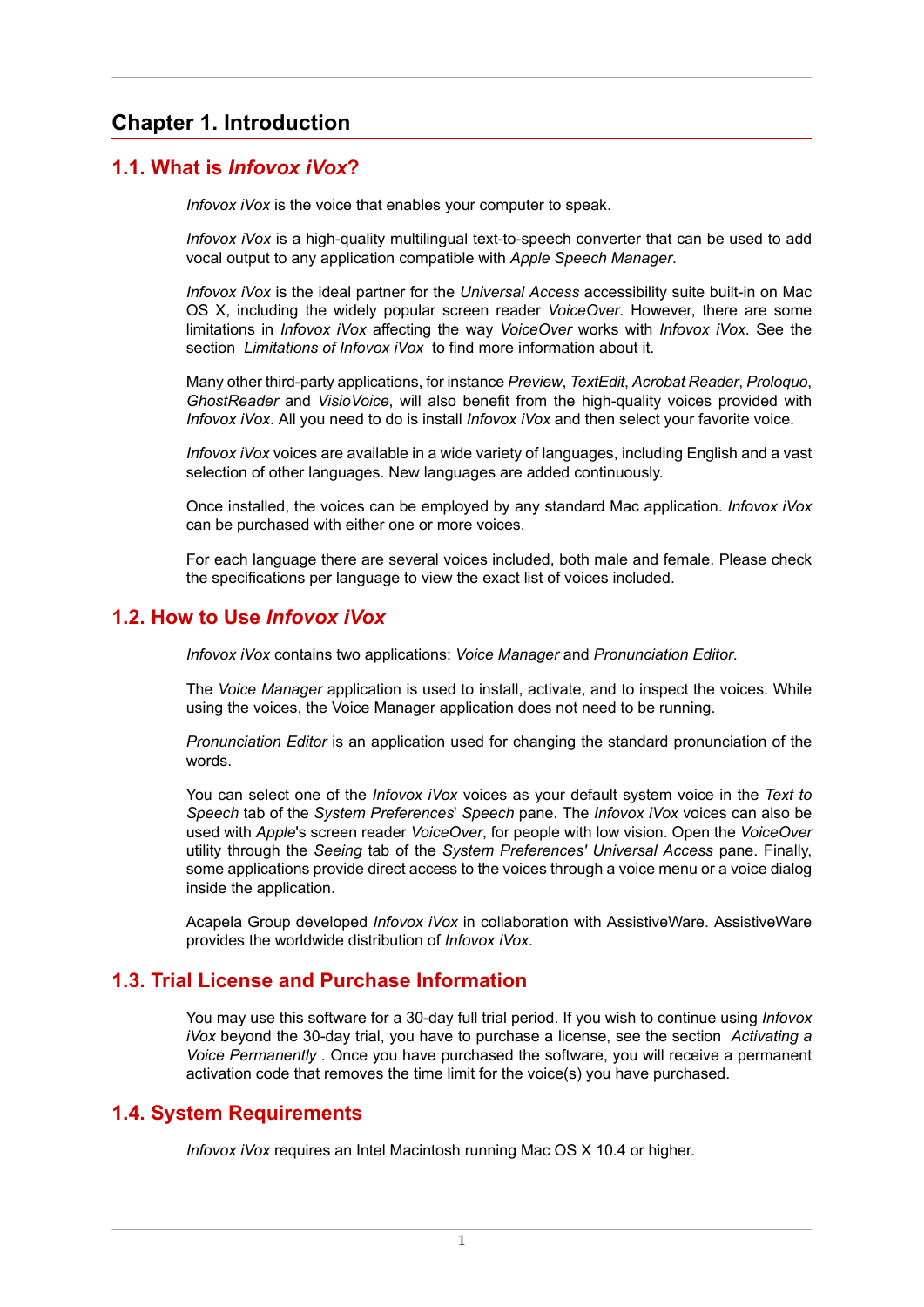For languages that contain non-Roman characters such as Arabic, Czech, Greek, Polish, Russian and Turkish Mac OS X 10.5 or higher is required.

The activation of Infovox iVox voices requires an active Internet connection.

Minimum recommended hardware configuration:

<span id="page-4-1"></span><span id="page-4-0"></span>• Intel: all Mac Intel hardware configurations

## **1.5. Limitations of** *Infovox iVox*

#### *1.5.1. Pitch*

*Infovox iVox* includes Acapela High Quality Voices (HQ). The voices are based on a technology that makes them sound natural. However, there is a limitation to these HQ voices as it is not possible to modify the pitch. This affects certain settings of *VoiceOver*. For instance, when entering uppercase letters, *VoiceOver* heightens the pitch as the letters are pronounced. This feature will not work when the HQ voices are used. The problem can be solved with Mac OS X 10.5 and later by having *VoiceOver* Utility signal uppercase letters by playing a tone or speaking *cap* instead of changing the pitch.

#### *1.5.2. Discontinuous Speech Flow*

In certain situations, for instance during very heavy hard drive usage or when your computer processor is very busy, you may experience the *Infovox iVox* voices speaking with a discontinuous speech flow similar to a stuttering or hesitation effect. This is a known problem that is due to hardware limitations.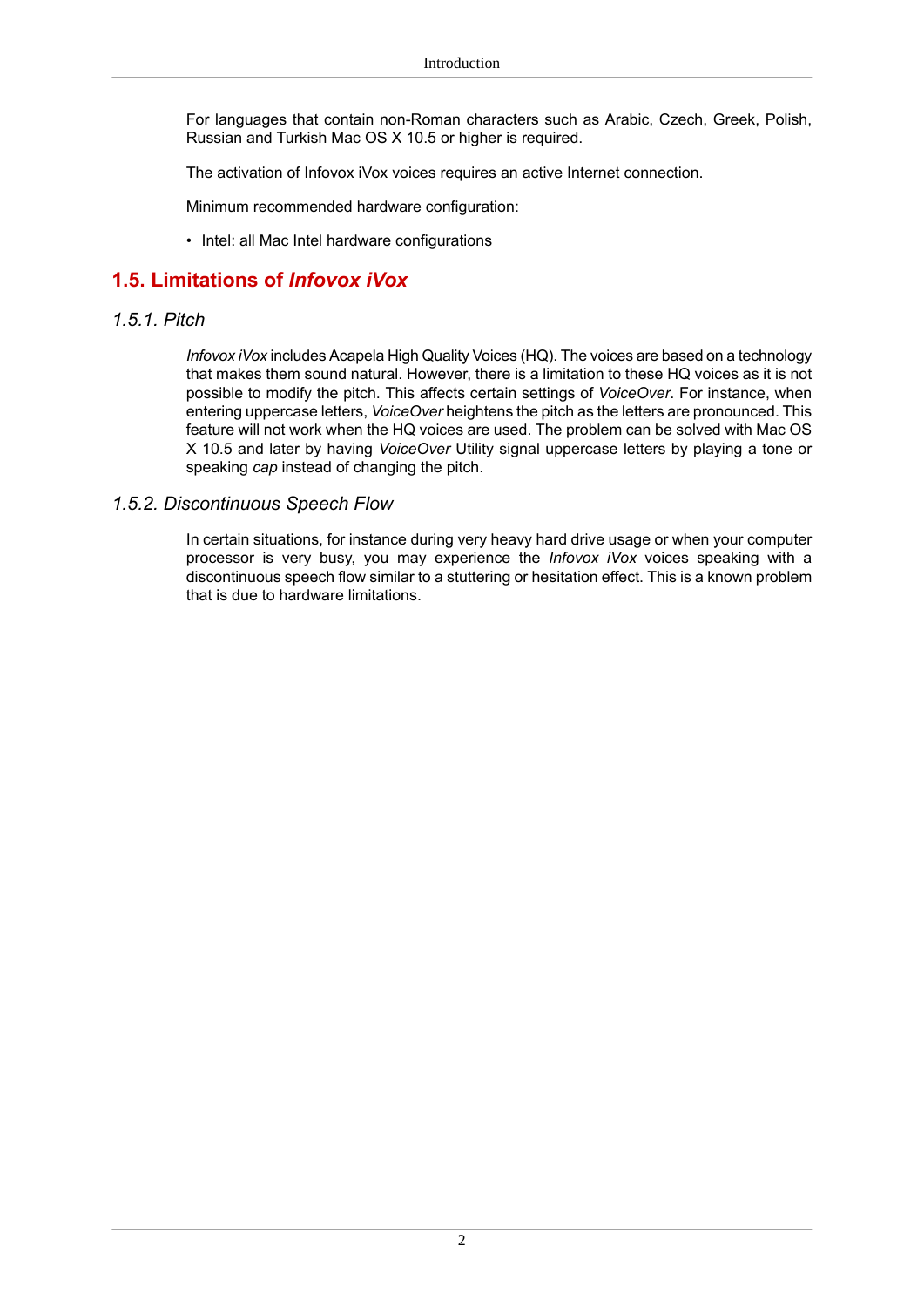## <span id="page-5-0"></span>**Chapter 2. Installation/Uninstallation**

## **2.1. How to Install** *Infovox iVox*

<span id="page-5-1"></span>Infovox iVox is distributed on Disk Image (a file with extension .dmg), or on a DVD. In order to install *Infovox iVox*, mount the disk image or the DVD and run the *Infovox iVox* installer by double-clicking the file Infovox\_iVox.mpkg. The following dialog box will be launched:

| <b>Software License Agreement</b>                                                                                                                              |                                                                                                                                          |  |  |
|----------------------------------------------------------------------------------------------------------------------------------------------------------------|------------------------------------------------------------------------------------------------------------------------------------------|--|--|
| ÷<br>English                                                                                                                                                   |                                                                                                                                          |  |  |
| <b>Terms and Conditions</b>                                                                                                                                    |                                                                                                                                          |  |  |
| By using this software you agree to be bound by the terms and conditions<br>helow:                                                                             |                                                                                                                                          |  |  |
| <b>Software License Agreement</b>                                                                                                                              |                                                                                                                                          |  |  |
| <b>ACAPELA GROUP SA</b><br><b>Byd Dolez 33 B 7000 MONS BE 0460.125.240 RPM MONS</b>                                                                            |                                                                                                                                          |  |  |
| <b>End User License</b><br><b>IMPORTANT - READ BEFORE USING</b>                                                                                                |                                                                                                                                          |  |  |
| PLEASE READ THIS LICENSE AGREEMENT ("LICENSE")<br><b>CAREFULLY BEFORE PRESSING THE "AGREE" BUTTON, BY</b><br>PRESSING "AGREE," YOU ARE AGREEING TO BE BOUND BY |                                                                                                                                          |  |  |
|                                                                                                                                                                | www.acapela-group.com<br><b>End User Licence Agreement and Limited Warranty</b><br>THE TERMS OF THIS LICENSE. IF YOU DO NOT AGREE TO THE |  |  |

*The Infovox iVox installer screen*

The installer will guide you through the installation.

<span id="page-5-2"></span>Installing Infovox iVox is the first step of the installing procedure. Once you have completed the installation of Infovox iVox on your computer, you will need to proceed with the installation of the voices. See the *Infovox iVox Voice [Manager](#page-6-0)* chapter for the instructions on how to install and activate the Infovox iVox voices.

## **2.2. How to Uninstall** *Infovox iVox*

In order to uninstall *Infovox iVox*, you need to have administrator privileges. You start the uninstaller from the*Infovox iVox Voice Manager*. Openthe Voice Manager from the Application folder. Go to the menu *Tools* and select the menu item *Uninstall Infovox iVox...*.

It is also possible to uninstall single voices. See the *Infovox iVox Voice [Manager](#page-6-0)* chapter for more information.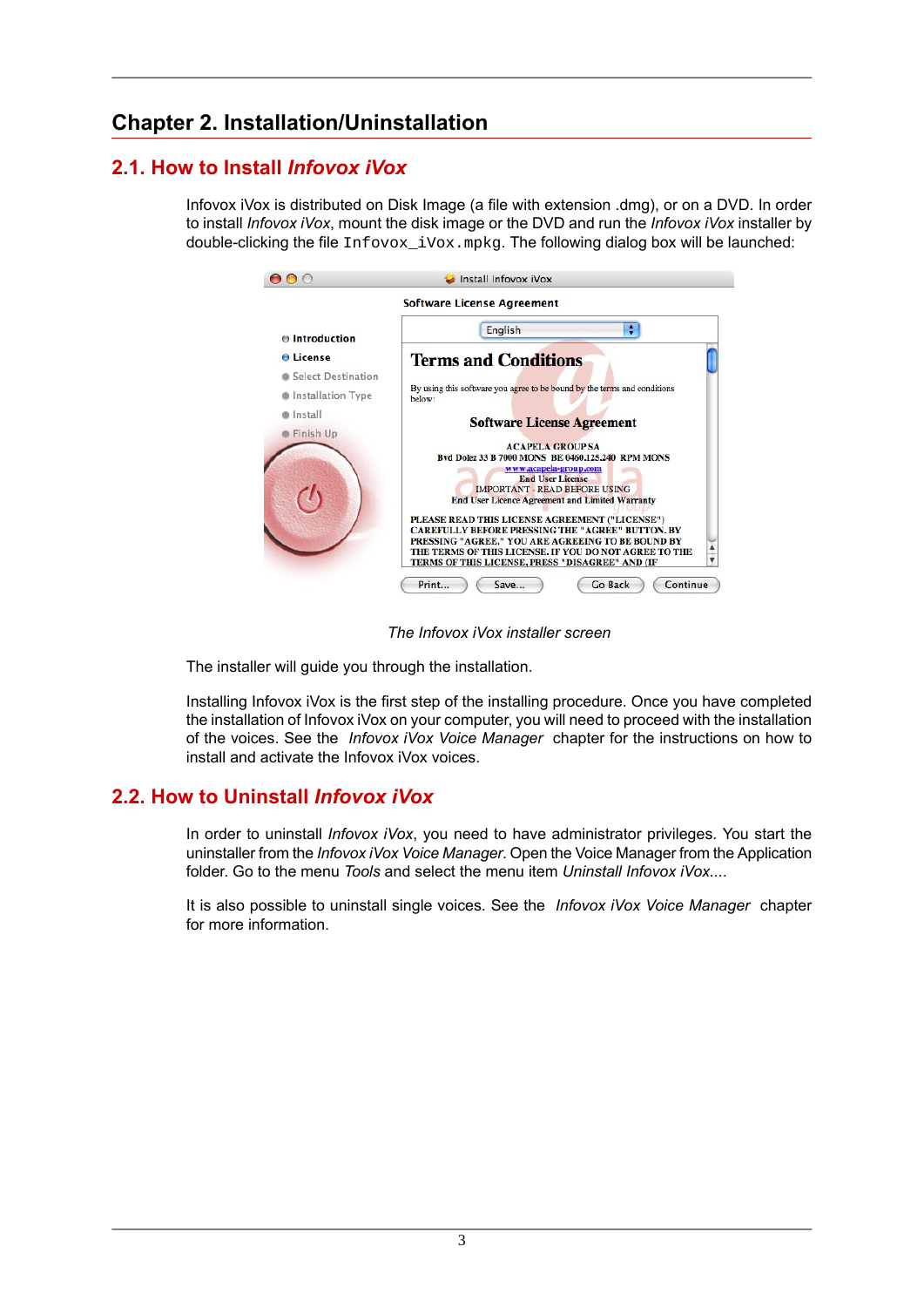## **Chapter 3. Infovox iVox Voice Manager**

<span id="page-6-0"></span>*Infovox iVox Voice Manager* is an application that gives you an overview of the Infovox iVox voices. This application allows you to see the status of the Infovox iVox voices, install and remove them, activate voices, and manage the user accounts. This application opens automatically when the Infovox iVox installation is completed. It can also be opened any time from the Applications folder.

<span id="page-6-1"></span>When the Voice Manager starts, a welcome message appears automatically. It gives you concise information about what the Voice Manager is and what you can do using it. The *Welcome* message will appear every time you launch the Voice Manager. You can change this behavior by unchecking the *Show at startup* tick box.

### **3.1. The Voice Manager Window**

Infovox iVox offers you a large number of voices. All of them are listed in the Voice Manager window. For each voice the language, gender and cost is specified. The status specifies whether the voice is installed on the computer and indicates activation status.

|   | Voice           | Language                        | Gender        | <b>Cost in Credits</b> | Installed | Activation           | A Action             |
|---|-----------------|---------------------------------|---------------|------------------------|-----------|----------------------|----------------------|
| Q | <b>Bruno</b>    | French (France)                 | Male          | $\mathbf 0$            | Yes       | <b>Activated</b>     | Action v             |
| o | Kari            | Norwegian Bokmål                | Female        | $\Omega$               | Yes       | <b>Activated</b>     | Action v             |
| ٥ | Peter           | English (United Kingdom)        | Male          | $\overline{c}$         | Yes       | <b>Activated</b>     | $Action - v$         |
|   | <b>Rachel</b>   | <b>English (United Kingdom)</b> | <b>Female</b> | $\overline{a}$         | Yes       | <b>Activated</b>     | $Action - r$         |
| ٥ | Zoe             | Dutch (Belgium)                 | Female        | 4 for 2 computers      | Yes       | Demo (28 days left)  | Action v             |
| Q | Alice           | French (France)                 | Female        | 4 for 2 computers      | <b>No</b> | <b>Not Activated</b> | Action v             |
| o | Alvona          | <b>Russian</b>                  | Female        | 4 for 2 computers      | No        | <b>Not Activated</b> | Action v             |
| Q | <b>Andreas</b>  | German                          | Male          | 4 for 2 computers      | <b>No</b> | <b>Not Activated</b> | $Action -$           |
| o | Ania            | Polish                          | Female        | 4 for 2 computers      | <b>No</b> | Not Activated        | $Action - v$         |
| Q | Antoine         | French (France)                 | Male          | 4 for 2 computers      | No        | <b>Not Activated</b> | $Action - v$         |
| Ω | Antonio         | Spanish (Spain)                 | Male          | 4 for 2 computers      | <b>No</b> | <b>Not Activated</b> | $Action - v$         |
| Q | Bente           | Norwegian Bokmål                | Female        | 14 for 2 computers     | No        | Not Activated        | Action v             |
| Q | Celia           | Portuguese (Portugal)           | Female        | 4 for 2 computers      | No        | Not Activated        | $Action -v$          |
| Q | Chiara          | Italian                         | Female        | 4 for 2 computers      | No        | <b>Not Activated</b> | $Action -v$          |
| Q | Claire          | French (France)                 | Female        | 4 for 2 computers      | <b>No</b> | Not Activated        | $Action \rightarrow$ |
| Q | Daan            | Dutch (Netherlands)             | Male          | 4 for 2 computers      | <b>No</b> | <b>Not Activated</b> | Action v             |
| o | Deepa           | English (India)                 | Female        | 4 for 2 computers      | No        | <b>Not Activated</b> | $Action -v$          |
| Q | <b>Dimitris</b> | <b>Creek</b>                    | Male          | 4 for 2 computers      | <b>No</b> | <b>Not Activated</b> | $Action - v$         |
| o | Elin            | Swedish (Sweden)                | Female        | 14 for 2 computers     | <b>No</b> | Not Activated        | $Action - v$         |
| o | Eliska          | Czech                           | Female        | 4 for 2 computers      | No        | <b>Not Activated</b> | Action v             |
| Q | Emil            | Swedish (Sweden)                | Male          | 14 for 2 computers     | <b>No</b> | <b>Not Activated</b> | $Action -v$          |
| Q | Emma            | Swedish (Sweden)                | Female        | 14 for 2 computers     | <b>No</b> | <b>Not Activated</b> | $Action - v$         |

Status: Last updated at Oct 5, 2011 3:35 PM

*The Voice Manager main screen*

You can change the current view by using the filter feature. The available filter criteria are available in the *Filter by* list in the upper part of the window. Select any one of them. The next step is selecting the value from the *Show* list place to the right of the *Filter by* list. For instance, if you wish to view only the activated voices choose *Activation* from the *Filter by* list and *Activated* from the *Show* list. This action will result in a view that includes only the activated voices.

The window contains two buttons located in the bottom part of the window:

**Redeem Activation Code** – Clicking it opens the window where you can enter your activation code. There are three account options available. Select the option that fits your situation. You can use an account already available on your computer, you can create a new account and you can activate an existing account that is not yet available on your computer (i.e. you created your Infovox iVox account on another computer). After entering the activation code click the *Redeem* button.

**Manage Accounts** – Clicking it opens a sheet giving you an overview of the Infovox iVox accounts activated on the computer. The *Account Activated On* section of the window specifies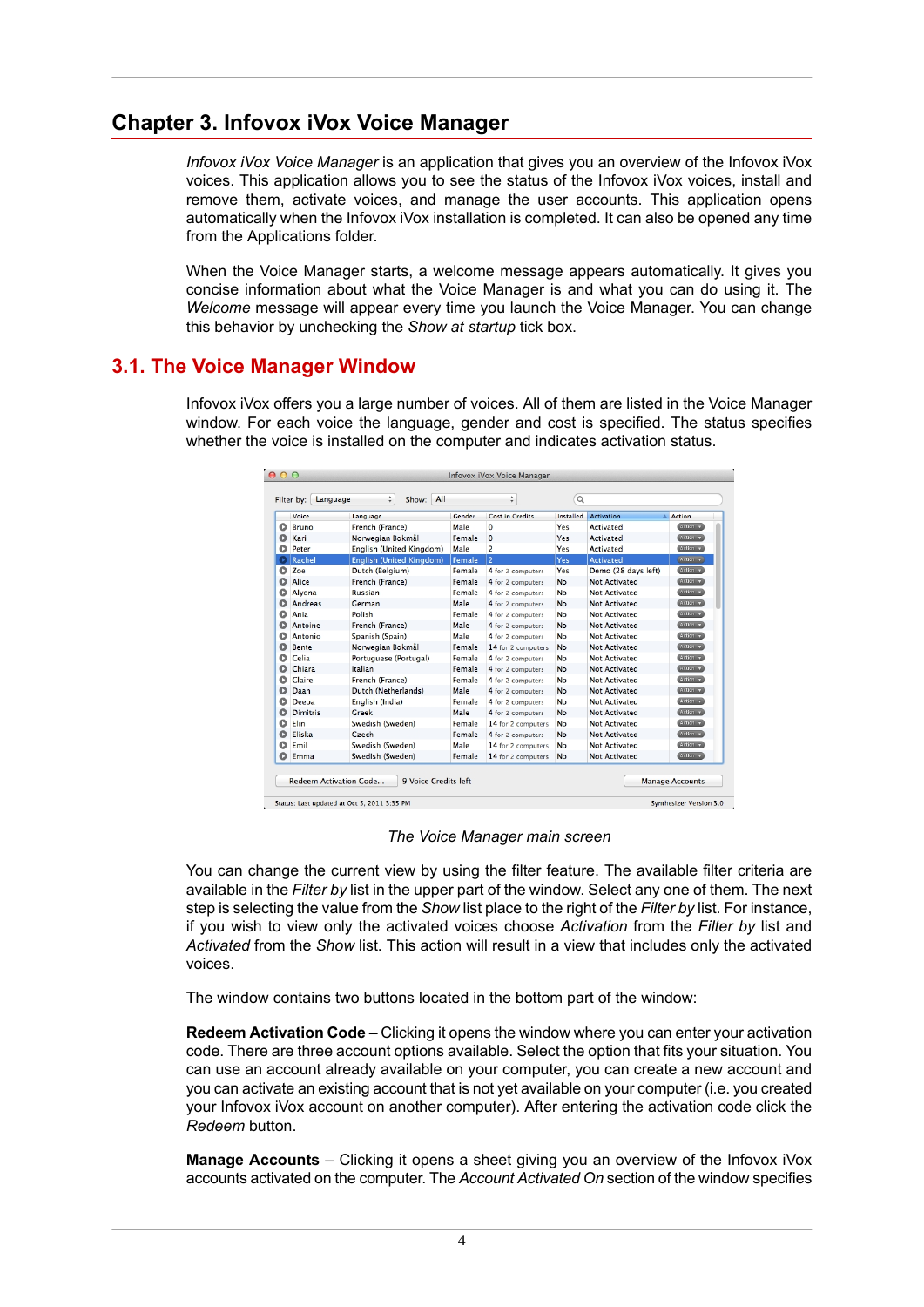the computers where the selected account is used. To the right of this section the details of your account are displayed. Use the *Buy more* link if you need more credits. The bottom section lists the assets connected to the selected account. The *Redeem Activation Code* button opens the window were you can enter the activation code. Clicking the *Add Account* button gives the option to add an account either by creating a new one or adding an existing account.

## <span id="page-7-0"></span>**3.2. Installing Voices**

In order to install a voice select the voice you wish to install in the voice list of the Voice Manager and choose the proper command from the *Action* list in the right most column of the window. Select *Install…* if you have the installation file available on your computer or on a DVD. This command opens a window that you use to locate the installation file.

If the installation file is not available locally on your computer use the *Download and Install…* command. In order to run this command access to the Internet is required. This command will download and install the voice. It opens a window that allows you to see the download progress. You can run several *Download and Install* sessions in parallel. When the download is completed you can activate the voice from this window either as a demo or as a permanent license.

<span id="page-7-1"></span>

Tip: The commands available in the *Action* list are also available from the *Voice Actions* menu.

## **3.3. Activating Voices**

In order to work an installed voice needs to be activated, either as demo or permanently. The voices must be installed before they can be activated.

#### *3.3.1. Demo Period*

<span id="page-7-2"></span>If you only want to try a voice you can use a trial license that allows you to use a voice for 30 days. Select then *Start Demo Period…* from the *Action* list. This option is also available in the progress window that you get after selecting the *Download and Install…* command. The corresponding button will appear when the installation is completed. You can start the demo period any time, not necessarily in connection to the installation procedure. After starting the demo period the Activation status of the voices will change to *Demo* specifying also the number days left.

#### *3.3.2. Activating a Voice Permanently*

Infovox iVox voices are activated using voice credits. The price per voice differs per language and voice, and can be found in the *Cost in Credits* column of the Voice Manager window.

Please consult [http://www.assistiveware.com/infovox\\_ivox.php](http://www.assistiveware.com/infovox_ivox.php) or contact one of the distributors below for the latest information on how to purchase.

#### **Where to purchase** *Infovox iVox*

| North America (USA, Canada,<br>Mexico and Caribbean) | Origin Instruments Corporation (full support)<br>854 Greenview Drive<br><b>Grand Prairie</b> |
|------------------------------------------------------|----------------------------------------------------------------------------------------------|
|                                                      | Texas 75050-2438                                                                             |
|                                                      | USA                                                                                          |
|                                                      | phone: 972-606-8740                                                                          |
|                                                      | fax: 972-606-8741                                                                            |
|                                                      | email: <support@orin.com></support@orin.com>                                                 |
|                                                      | http://orin.com/access/infovox_ivox/                                                         |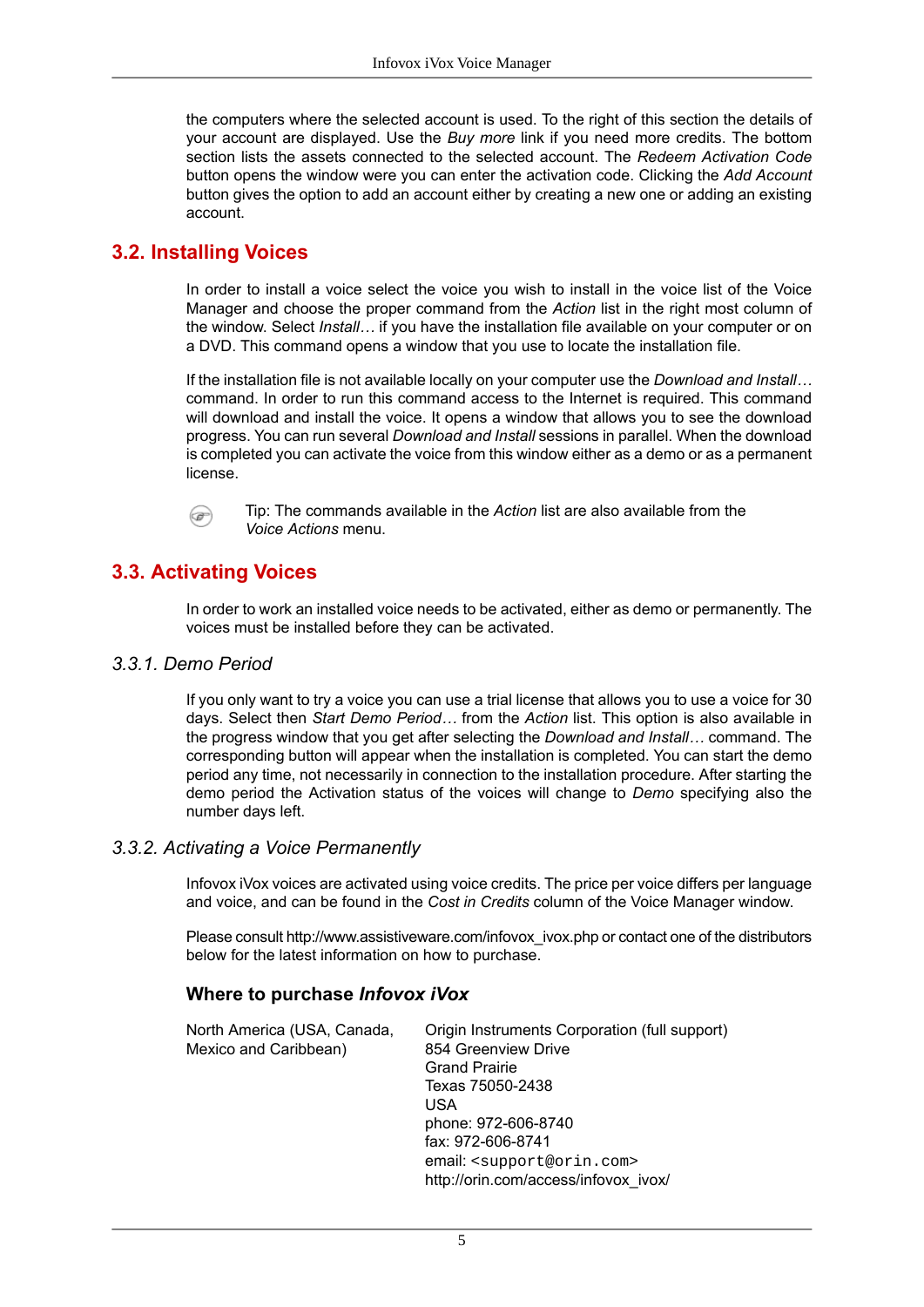*Purchase online* Origin Instruments Corporation (full support) [http://orin.com/ec/infovox\\_ivox](http://orin.com/ec/infovox_ivox)

Anywhere else **AssistiveWare (email support only in English, French or** AssistiveWare (email support only in English, French or Dutch) Laurierstraat 183 1016 PL Amsterdam The Netherlands fax: +31-20-6128266 email: <iVox@assistiveware.com> <http://www.assistiveware.com>

> *Purchase online* AssistiveWare, email support only in English, French or Dutch (full support). [http://www.assistiveware.com/infovox\\_ivox.php](http://www.assistiveware.com/infovox_ivox.php)

When activating using voice credits a voice is licensed for activation on two or more computers (seats). The first purchase is always for two computers, subsequent purchases for one additional computer. Voice licenses are stored in the activation account that is used when activating the voice.

The total number of seats (licenses for a specific voice) determines the number of computers a voice can be activated on at any time. It is possible to deactivate a voice on a computer and to re-activate it on another computer. However, it is not possible to 'un-license' a voice and regain your credits.

Example:

Max has three computers: an iMac, a MacBook and a MacBook Pro. He wants to use Tracy (an American voice) on all three computers and Bruno (a French voice) on his two MacBooks.

On the AssistiveWare website, [http://www.assistiveware.com/infovox\\_ivox.php](http://www.assistiveware.com/infovox_ivox.php), he purchased 20 voice credits for which he received an activation code.

Max starts the Voice Manager on his iMac. He clicks *Redeem activation code* in the main window and copies the activation code to the dialog box. Since he does not have an Activation Server Account, he creates a new account by entering his name and e-mail address. After clicking *Redeem* an account is created in his name and the 20 credits are loaded on that account. An email is sent to his email address with his account details.

Max selects the Tracy voice and chooses *Download and Install…* from the *Voice Actions* menu. The Tracy voice is downloaded and automatically installed by the software. After the installation, Max chooses *Activate* and uses 4 credits to license Tracy for use on 2 computers. He repeats the process for Bruno. The total number of credits left on his account is now 12.

He now moves to his MacBook. On this computer he starts the Voice Manager. But this time he chooses *Manage accounts* and *Add account*. In the dialog box he goes to *Use existing Account* and copies the account id from the confirmation email in the *Account ID* field. On return to the Voices he chooses *Install All Licensed Voices*, this downloads, installs and activates the Tracy and Bruno voices, as these are already licensed.

On his third computer Max activates his account and goes to the *Voices* list. In the costs column the Tracy voice now shows 2. He installs the voice and activates Tracy on his MacBook Pro for 2 credits. His credit total is now 10.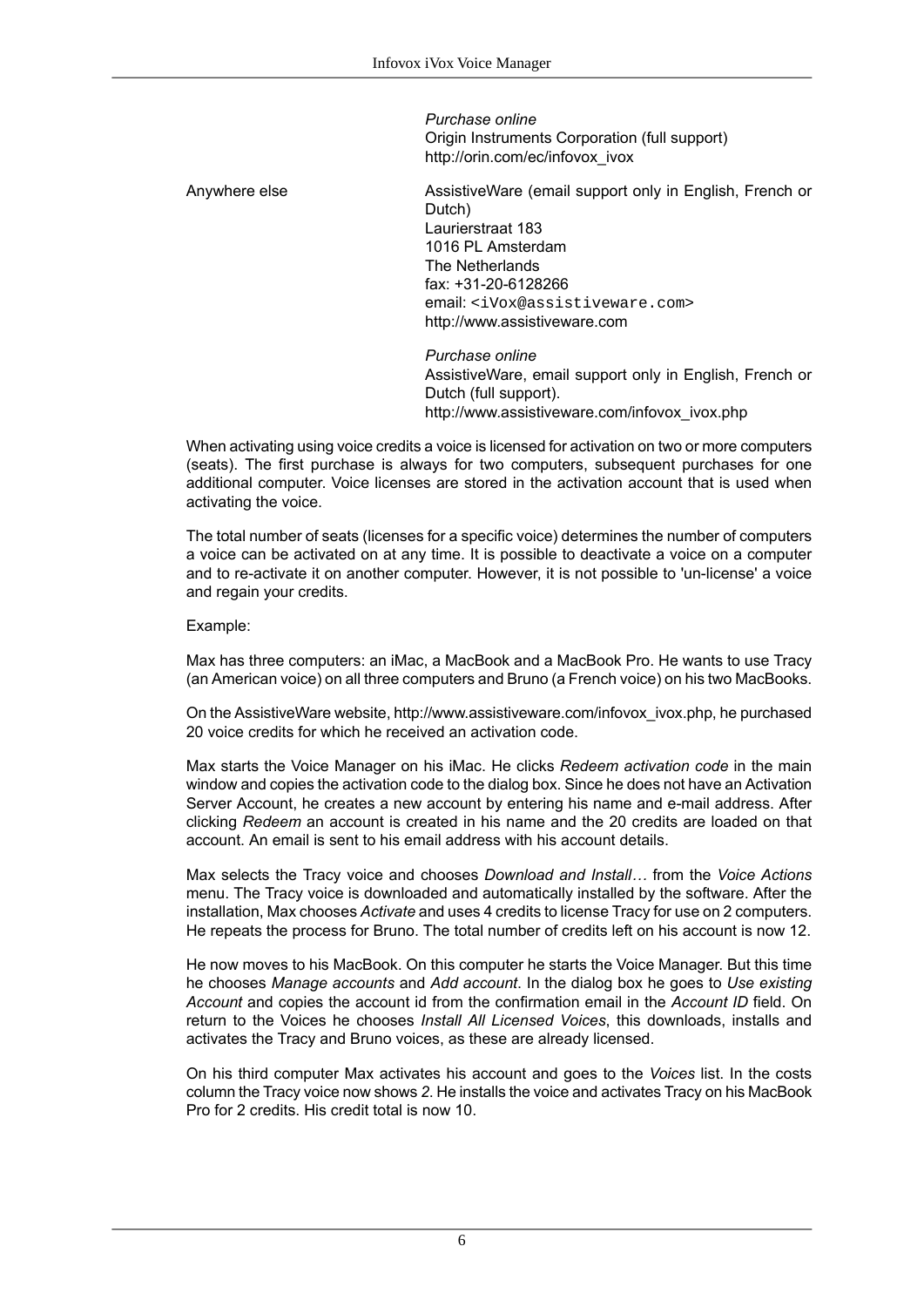## **3.4. Menus and Functions**

<span id="page-9-0"></span>There are a number of functions that are standard for most of the Mac application. As they are not Infovox iVox specific they are not described here. However, Infovox iVox contains additional functions that require further information.

#### *3.4.1. The Infovox iVox Voice Manager Menu*

**Check for Updates** – This version of Infovox iVox has an automatic check for updates. If a new version of the software is available you will be notified about it. The check will be done regularly. You can also at any time check the update availability manually using this command. This command opens the *Software Update* Window. If there is an update available you will get information about what is new in the next version. Use the buttons located in the bottom of the window in order to perform an action of your choice. The button captions explain the options that you have. You can decide to skip this version, ask to be reminded later or install the available update. If you decide to install the update click the *Install Update* and follow the instructions.

**Preferences** – This command opens the *Preferences* window. The first setting concerns the automatic launch of the *Welcome* message. Uncheck the *Show at startup* tick box if you don't want the *Welcome Screen* to be launched automatically every time you start the Voice Manager. You can also choose settings that affect the automatic software update. Uncheck the *Check for Updates* tick box if you don't want Infovox iVox to perform automatic update check. You can also see how often the check is performed now and set the update check frequency to a different value. Use the *Check Now* button if you wish to run an update check manually.

#### *3.4.2. The File Menu*

**Open License File** – This command can be used for activating a voice if there is no access to the Internet. This solution is not recommended as it requires manual processing.

**Install Voice Package** – You use this command if you have a voice package saved on your computer and you want to install it. It can be on your hard disk or a DVD. This command opens the window where you can locate your installation file.

#### *3.4.3. The Voice Action Menu*

This menu contains commands that you can also find in the *Action* column of the Voice Manager window.

**Get Info** – It opens a window displaying the info of the voice selected in the voice list of the Voice Manager. "**cmd + I**" is a keyboard shortcut for this command.

**Play Sample** – This command plays a short speech sample of the voice selected in the voice list of the Voice Manager. You can also execute this command by pressing the space button.

**Start Demo Period** – Executing this command will give you the possibility to evaluate a voice for 30 days. It will start a demo period so that you can try a voice. The command applies to a voice selected in the voice list of the Voice Manager. This command is greyed out if the voice has not yet been installed or if the selected voice has already been activated.

**Activate/Deactivate** – Use the *Activate* command in order to launch the activation procedure. This command can be executed if the selected voice has already been installed. It is greyed out if the voice has not yet been installed. If the voice is already installed and activated this command toggles to *Deactivate*. You need to deactivate a voice before moving your license from one computer to another.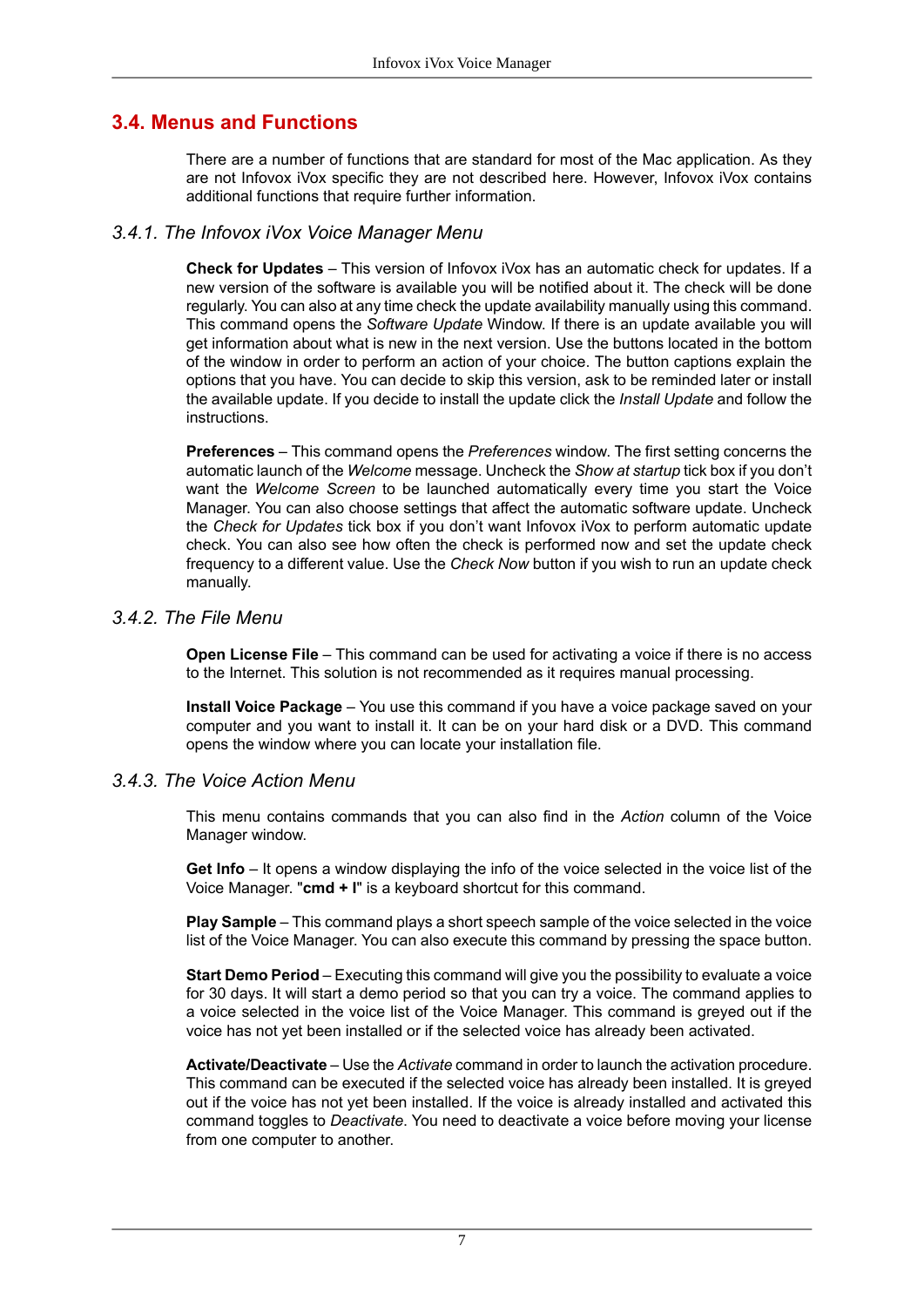**Download and Install/Reinstall**–The *Download and Install* command downloads and installs the selected voice on your computer. If the voice is already installed this command toggles to *Download and Reinstall*. Running it will reinstall the selected voice.

**Install/Uninstall** – The *Install* command launches the installation of the voice selected in the voice list of the Voice Manager. In order to run this command the corresponding installation file needs to be available locally on your computer. If the selected voice is already installed this command will toggle to *Uninstall* and running it removes the selected voice from your computer.

#### *3.4.4. The Tools Menu*

**Edit Pronunciations** – This command launches the *Infovox iVox Pronunciation Editor*, see *[Pronunciation](#page-12-0) Editor* chapter for more information.

**Install All Licensed Voices** – This command downloads, installs and activates all voices that are licensed on an account, but not yet installed.

**Uninstall Infovox iVox** – Run this command in order to remove Infovox iVox from your computer.

#### *3.4.5. The Help Menu*

**Infovox iVox Voice Manager Help** – This command opens the Help window.

**Infovox iVox Voice Manager Manual** – This command opens the printable version of the Infovox iVox User Manual.

**Recover Account ID** – Use this command if you need to recover your user account ID. It opens a dialog box where you enter your email address. There is also a *Reset account password* checkbox, which is ticked by default. If the checkbox is ticked your account password will be reset. Otherwise the account ID recovery procedure will not affect your password settings.

**Show Diagnostic Information** – The window that this command opens contains technical information about your Infovox iVox installation. This information can be used in communication with AssistiveWare support.

<span id="page-10-0"></span>**Contact Support** – It opens the contact form to contact AssistiveWare support. When you send this form the diagnostic information about your Infovox iVox will be included automatically.

#### **3.5. Activation Server Account**

The Voice Manager uses the AssistiveWare activation server to keep track of voice licenses for Infovox iVox voices. All licensing information is stored in a free activation server user account.

An activation server account can be created when redeeming activation codes, or from the Manage Accounts function in the main Voice Manager screen.

To create an activation account enter your name, organization (if any) and email address. The name and organization will be the licensee of the voices. An email will be sent to the email address provided with the account details.

An activation account is identified by an account id string. This account id can be used to activate the account on another computer.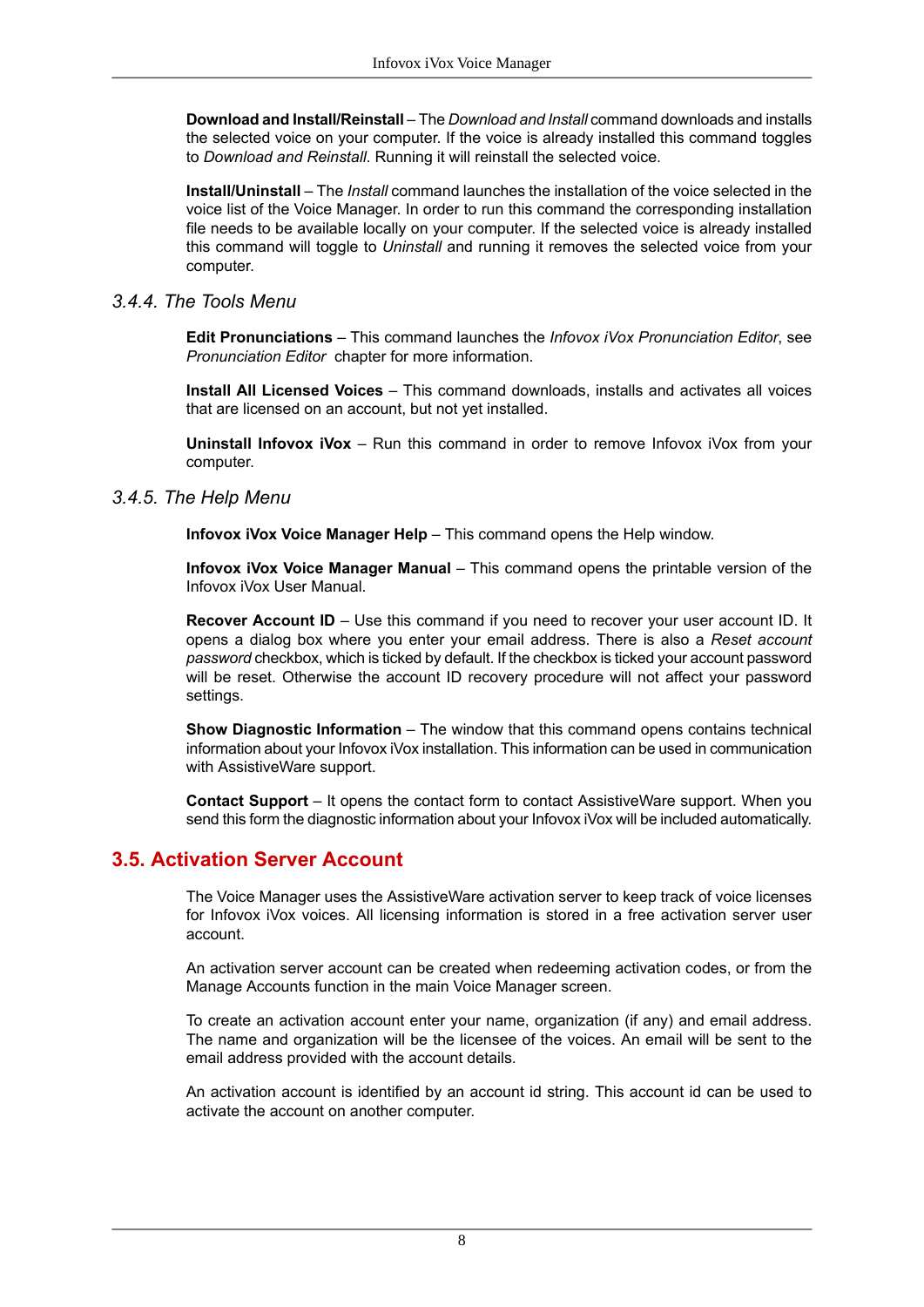#### *3.5.1. Activating Multiple Accounts*

The Voice Manager gives the option to create or activate more than one account on a computer. This allows licenses in different names to be activated on one computer. In normal use it is not necessary to create more than one account.

#### *3.5.2. Protect Account*

Activation server accounts can be protected with a password. When an account is protected activation and deactivation of voices require the password to be executed.

Incaseyouloseyourpasswordanew passwordcanberequestedfrom the *Manage Accounts* sheet. The password will be sent to the email address of the activation account. If this email address is incorrect or if you lost the password, contact AssistiveWare support (<support@assistiveware.com>) to resolve the problem.

#### *3.5.3. Deactivate Account*

<span id="page-11-0"></span>From the *Manage Accounts* function it is possible to deactivate an account on a specific computer and thereby, revoke the use of the license on that computer. This function can e.g. be used when replacing an old computer.

#### **3.6. Voice Credits**

Infovox iVox voices are activated using voice credits. The price of the voices differs per language and voice, and can be found in the *Cost in Credits* column of the Voice Manager window. Voice credits can be purchased in any quantity on the AssistiveWare website [\(http://www.assistiveware.com/infovox\\_ivox.php](http://www.assistiveware.com/infovox_ivox.php)).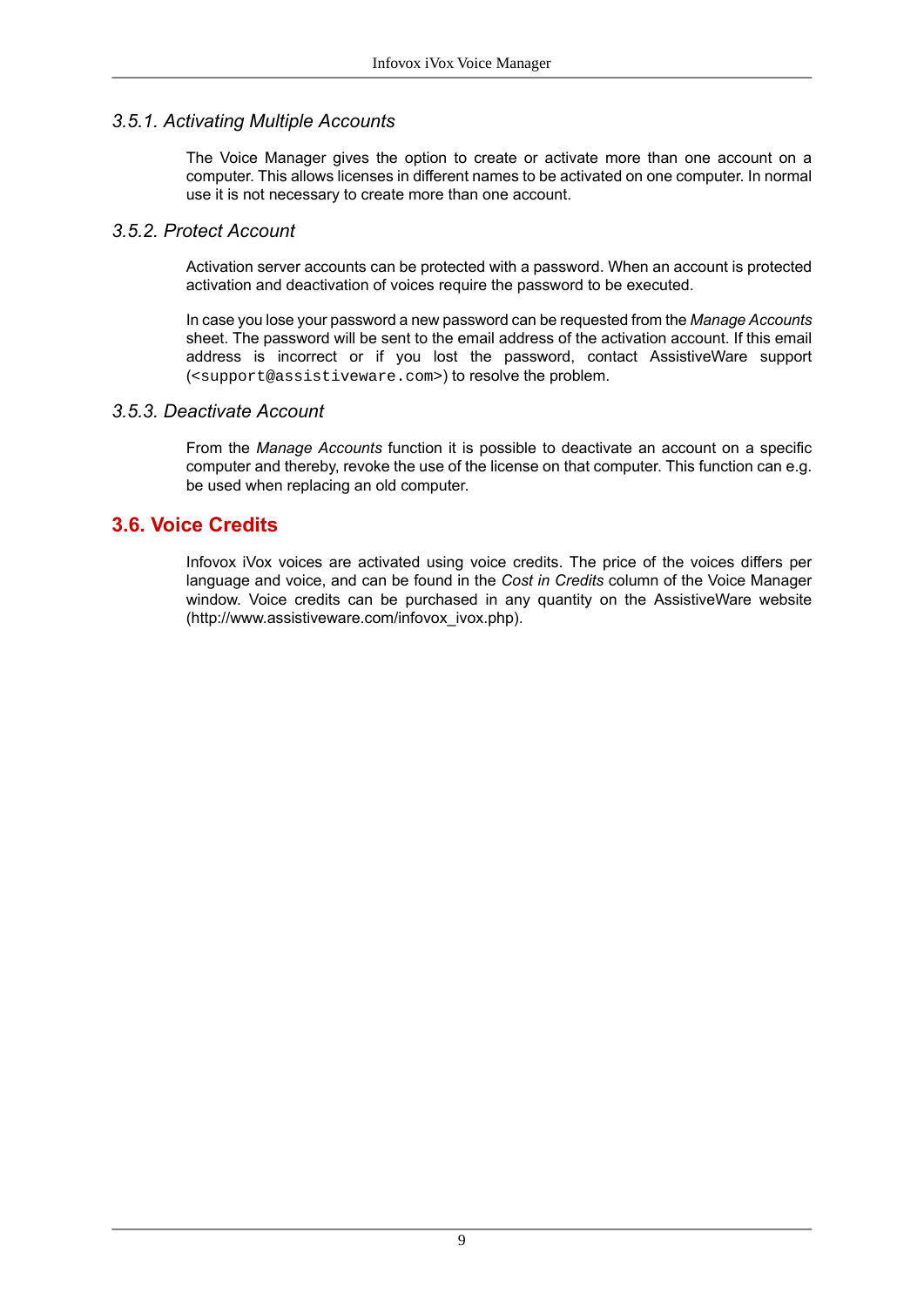# **Chapter 4. Pronunciation Editor**

<span id="page-12-0"></span>*Pronunciation Editor* is a tool which allows you to modify the way a word is pronounced by an Infovox iVox voice.



*The Infovox iVox Pronunciation Editor*

## <span id="page-12-1"></span>**4.1. How to Use the Pronunciation Editor**

#### *4.1.1. Pronunciation Lexicons*

Lexicons created by Pronunciation Editor are connected to a specific language. For instance a lexicon created for American English will work for the American English voices and will not affect the British English voices, which require their own pronunciation lexicon.

In the main window, you can choose what lexicon to work on by selecting a voice group from the *Voice group* list.



Remark: In this list you will only see the languages of the voices you have activated (as demo or permanently) on your computer.

#### *4.1.2. Adding a New Pronunciation*

If you want to change the way a word is pronounced by a group of voices of the same language/technology, check if the lexicon in the list of the voice group pop-up button is correct, and then press the **"+"** button. You can also use the menu *Lexicon->New Word* or the shortcut "**cmd-N**".

In the *Original Word* field, type the word for which you want to change the pronunciation. Automatically, the word is displayed as phonetic transcription in the *Phonetic Transcription* field. By default, the *Phonetic transcription* fields are not shown but you can easily disclose them with the appropriate disclosure triangle (or menu View -> Show Phonetic Transcriptions). Enter the new pronunciation in the *New Pronunciation* field. Automatically, this new pronunciationisalsodisplayedasphonetic transcriptioninthesecond *Phonetic Transcription* field.

If you begin the new pronunciation with a *'#'* character, you have the possibility to enter the phonetic transcription of the new pronunciation. Otherwise, without a leading "#" character, the Pronunciation Editor application will consider the new pronunciation as a regular text. If you specify your pronunciation in this way you can use orthography, misspelling or rephrasing. Such transcriptions will be referred to as *rephrasing*.

Using space or punctuation in rephrasings is not recommended. If you specify your pronunciation using more than one word it's recommended to store it as a phonetic transcription. This improves the speech quality. Storing the pronunciation as phonetic transcriptions is the default action. However, if you need to store the pronunciation that you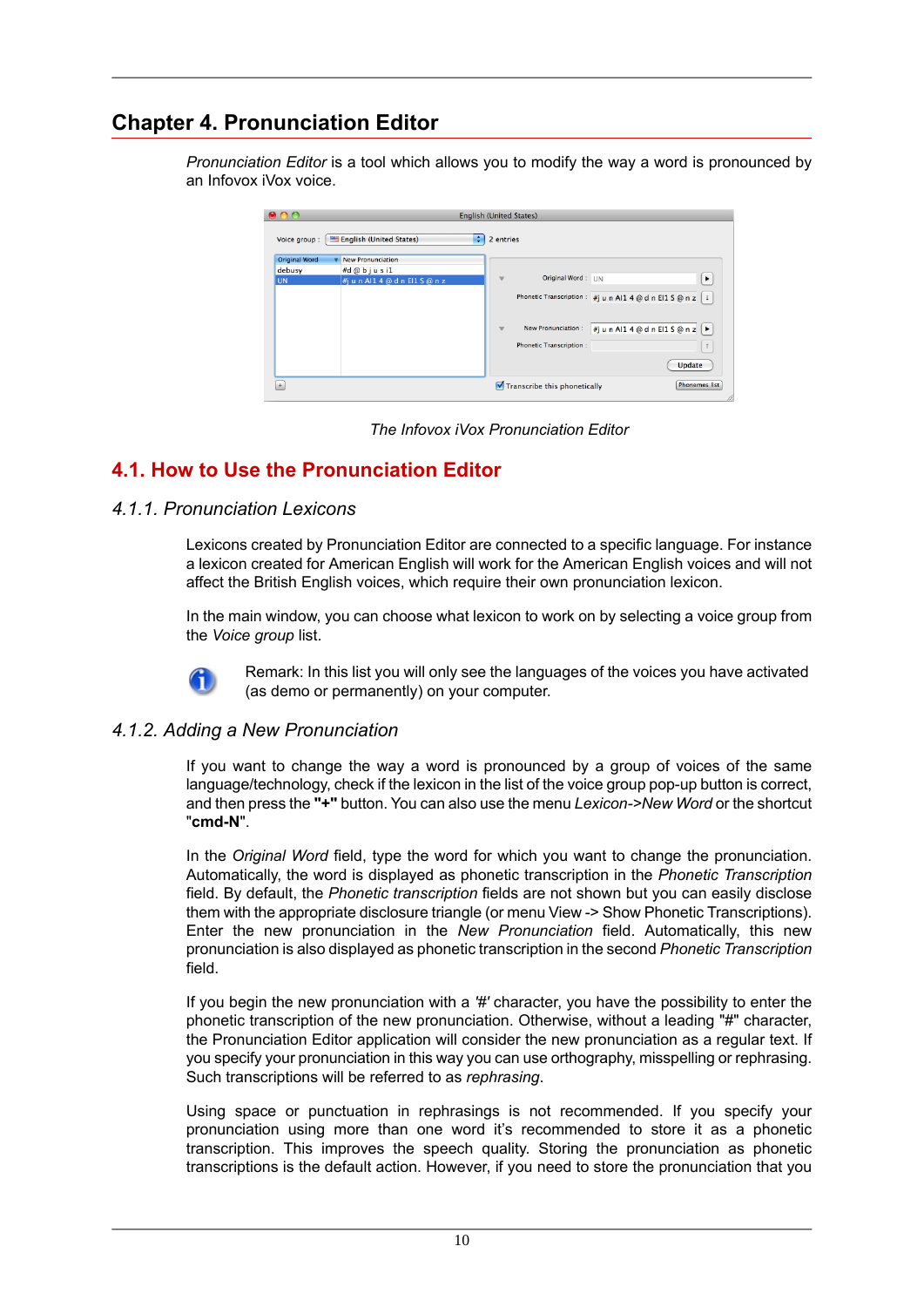specify as a rephrasing (i.e. you don't use phonetic symbols) uncheck *Transcribe this phonetically*. Unchecking it will store your transcriptions exactly as you specify them in the *New Pronunciation* box.

Press the *Update* button to validate your new entry.

Read *Fine-tuning the new [pronunciation](#page-14-0)* section for more information about phonetic transcriptions.

#### *4.1.3. Update an Existing Entry*

If you want to modify an existing entry of your pronunciation lexicon, select it in the list of lexicon entries.

The original word and its phonetic transcription are shown in the *Original Word* field and the first *Phonetic Transcription* field. The existing new pronunciation is shown in the *New Pronunciation* field. If the existing pronunciation is a literal transcription, the phonetic transcription is also shown in the second *Phonetic Transcription* field, and modify the *New Pronunciation* field.

Make your modifications in the *New Pronunciation* field. Automatically, this new pronunciation is also shown as phonetic transcription in the second *Phonetic Transcription* field.

<span id="page-13-0"></span>If the pronunciation is expressed as a phonetic transcription it must be preceded by the *"#"* character.

Press the *Update* button to validate your new entry.

#### *4.1.4. Listening to The Original Word and The New Pronunciation*

You have the possibility to hear how the original word is pronounced by pressing the play button to the right of the *Original Word* field. You can also use the menu entry *Lexicon -> Play Original Word* or the keyboard shortcut "**cmd-@**".

You can also hear how the new transcription that you have typed in the *New Pronunciation* field is pronounced by pressing the play button to the right side of the field. You can also use the menu entry *Lexicon -> Play New Pronunciation* or the keyboard shortcut "**cmd-&**".

#### *4.1.5. Deleting an Entry*

Select the entry that you want to delete in the list of lexicon entries. Go to the menu *Lexicon -> Delete Word*. You can also press the delete or backspace key.

#### *4.1.6. Saving the Lexicon*

All the changes you make in the Pronunciation Editor are not permanent and will not work in other applications until you save your changes. To save all the changes and make them permanent, use the menu *File -> Save* or the keyboard shortcut "**cmd-S**".

#### *4.1.7. Using a Saved Pronunciation Lexicon with Infovox iVox Voices*

Once you have saved a pronunciation lexicon, it will be used by the corresponding Infovox iVox voices in all the Apple Speech Synthesis Manager applications using them. However, it requires the voices to be initialized after the lexicon has been saved.

For instance, if you opened an application using Heather, an Infovox iVox US English voice, and afterwards you made some changes in the pronunciation lexicon used by Heather it will not affect Heather's pronunciation in that running application even if the lexicon has been saved. In order to make Heather use your lexicon you have to quit and relaunch your application. Suppose you used Heather through VoiceOver - after saving your lexicon you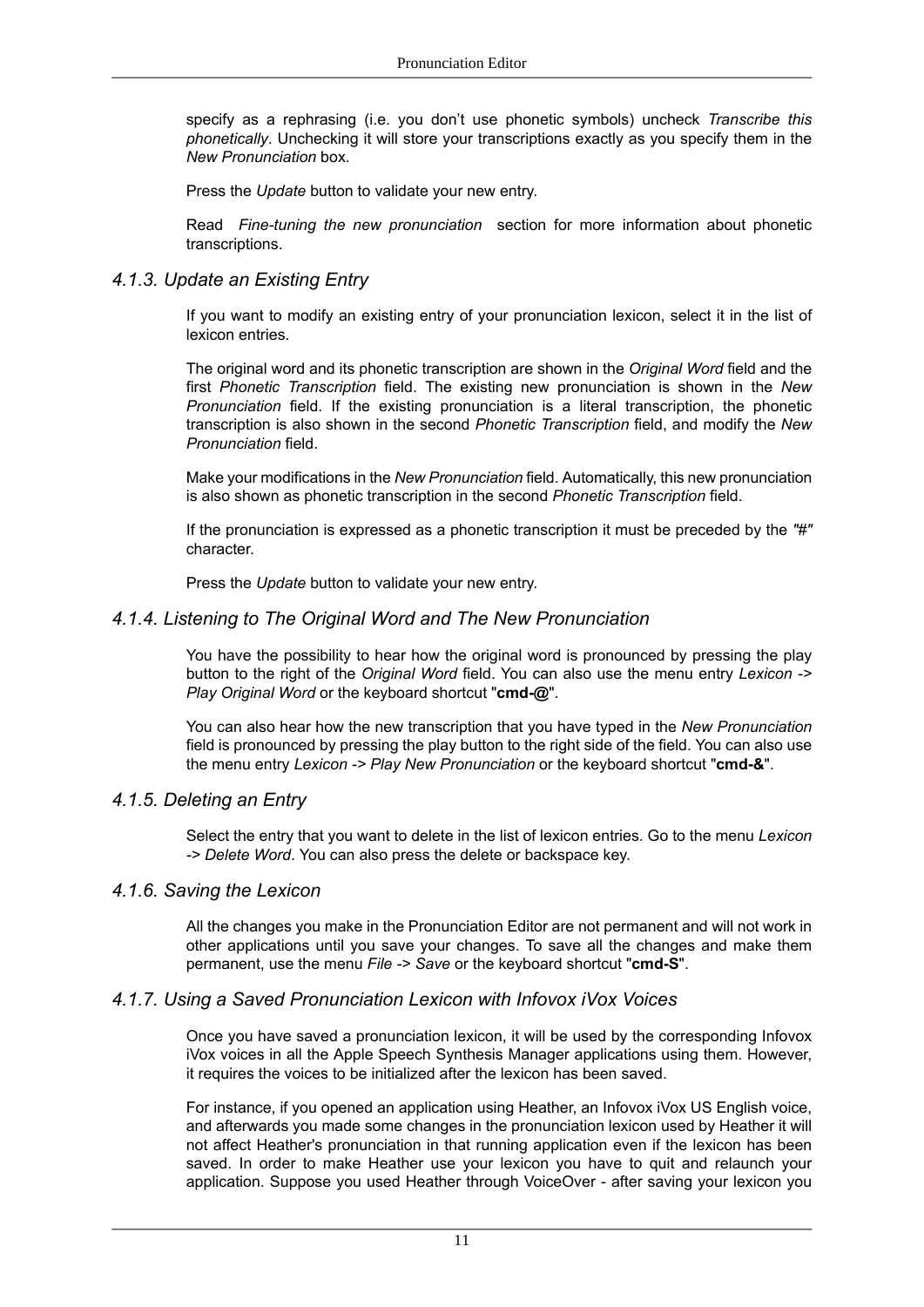have to restart VoiceOver before your changes in the pronunciation lexicon affect Heather's pronunciation.

Tip: You can restart VoiceOver by pressing "**cmd-F5**" twice. It will close and reopen  $\circ$ VoiceOver.

#### *4.1.8. Revert Changes*

If you haven't yet saved the lexicon, you can use undo and redo actions from the menu *Edit* to revert the last changes you did.

Use *Revert To Saved* from the menu *File* in order to discard all your changes and get back to the last saved version.

The command *Empty lexicon* in the menu *Lexicon* will delete all the entries in your lexicon.

#### *4.1.9. Changing the Working Voice*

When you select a voice group, the Pronunciation Editor will use the first voice in the group (language/technology) for which you have a valid license. If you want to change the working voice (see *Listening to the original word and the new [pronunciation](#page-13-0)* ), select it in the menu *Lexicon->Voices*. You can also use the associated keyboard shortcut "**cmd+alt+x**" where x is a voice number, for instance 1, 2, 3.

<span id="page-14-0"></span>Next time you open that voice group's lexicon, the last selected voice will be used as working voice.

#### **4.2. Fine-tuning the New Pronunciation**

#### *4.2.1. Why Use Phonetic Transcription?*

You can enter either a literal transcriptions in the *New Pronunciation* field, or a phonetic transcriptions (in this case, proceed your string by a "#" character, signalling phonetic transcription).

Literal transcriptions are simpler for a beginner, but sometimes are less effective because you cannot always predict how the new literal pronunciation will be synthesized. See also section *The new pronunciation sounds good in [Pronunciation](#page-18-3) Editor but not in Infovox iVox.*

If you enter a phonetic transcription in the *New Pronunciation* field, you can be sure that the original word will be processed exactly as played in the Pronunciation Editor.

A description of the phonetic alphabet with examples of a particular language is available in the corresponding Language Manual (found in the Documentation folder on your Infovox iVox DVD or disk image). You can see a basic list of phonetic symbols by pressing the *Phoneme List* button or by selecting the command *Show Phoneme List* from the menu *View*.

The following section explains how to work efficiently with phonetic transcriptions, even without good knowledge in linguistics.

#### *4.2.2. Minor Modification of the Original Word with a Phonetic Transcription*

Let's take as an example the word *"hello"* in American English. You wish this word to be pronounced as *"hillo"* and you want to use the phonetic symbols. You can type *#h i1 l @U1* in the *New Pronunciation* field, but there are two easier methods.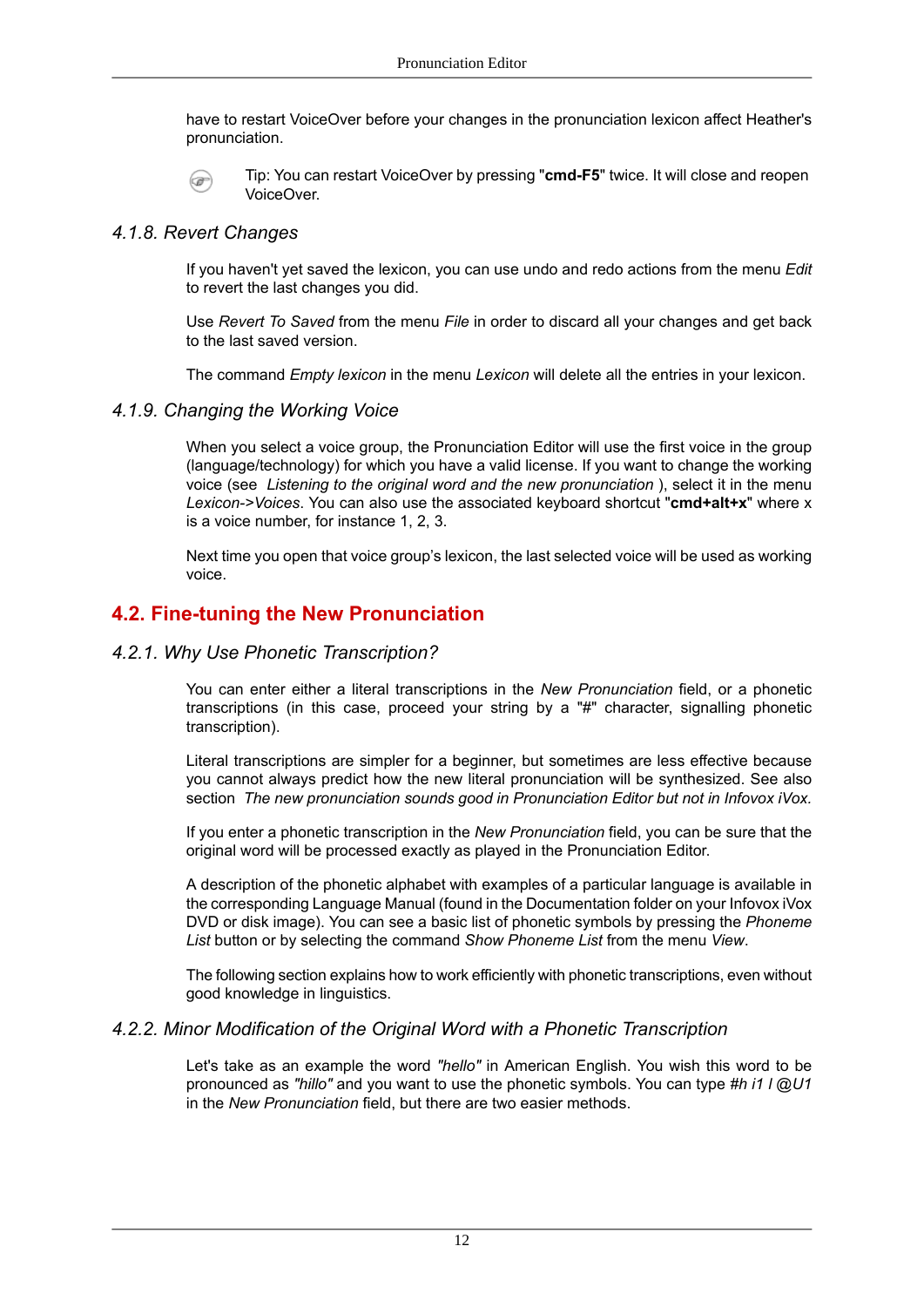#### **Method 1**

- 1. Enter "*hello*" in the *Original Word* field. The phonetic transcription "*# h E l @U1*" is shown for information in the associated *Phonetic Transcription* field if it is shown (if it is not visible click on the disclosure triangle to show it, or menu View - Show Phonetic Transcriptions).
- 2. Press the down arrow button to the right of this *Phonetic Transcription* field. You can also use the menu command *Lexicon -> Copy Word Phonetics* or the keyboard shortcut "**Cmd – Down arrow**". It will copy the phonetic information "*# h E l @U1*"of the *Original Word* into the *New Pronunciation* field.
- 3. Look at the list of phonetic symbols for the phonetic symbol for the *"i"* sound you want and change "*# h E l @U1*" to "*# h i1 l @U1*". Note the */1/*, which, as explained in the language manual, is used for lexical accent, i.e. the prominence (or emphasis) of a syllable in a word. Try removing the */1/* after the *i* in "*# h i1 l @U1*" and then listen to the difference by clicking the play button.
- 4. Press *Update*.

#### **Method 2**

- 1. Type "*hillo*" in the *New Pronunciation* field. The phonetic transcription "*# h i1 l @U1*" is shown in the associated *Phonetic Transcription* field if it is shown (if it is not visible click on the disclosure triangle to show it, or menu View -> Show Phonetic Transcriptions).
- 2. Press the up arrow button to the right of this *Phonetic Transcription* field. You can also use the menu command *Lexicon -> Copy Pronunciation Phonetics* or the keyboard shortcut "**Cmd – Up arrow**". This action will copy the phonetic string "*# h i1 l @U1*" into the *New Pronunciation* field.
- <span id="page-15-1"></span><span id="page-15-0"></span>3. Press *Update*.

## **4.3. Importing and Exporting Pronunciation Lexicons**

#### *4.3.1. Exporting*

You can export a lexicon using the menu command *File -> Export As...*.

| 000           |                             | English (United States)                                              |   |
|---------------|-----------------------------|----------------------------------------------------------------------|---|
| Voice group:  | English (Uni                | Export As: Export_US<br>$\blacktriangledown$                         |   |
| Original Word | New Pronunc<br>$\mathbf{v}$ | Where: Documents<br>÷                                                |   |
| debusy        | #d@bju!                     |                                                                      |   |
| <b>UN</b>     | #j u n Al 1 4               |                                                                      | ٠ |
|               |                             | $\div$<br><b>Plain Text File</b><br>File Format:                     |   |
|               |                             | Al1 4 @ d n El1 S @ n z   +                                          |   |
|               |                             | Save<br>Cancel                                                       |   |
|               |                             | $\pi$ jun Al1 4 @ d n El1 5 @ n z $\blacktriangleright$<br>INCW      |   |
|               |                             |                                                                      |   |
|               |                             | <b>Phonetic Transcription:</b>                                       |   |
|               |                             |                                                                      |   |
|               |                             | Update                                                               |   |
| $\ddot{}$     |                             | <b>Phonemes list</b><br>$\triangledown$ Transcribe this phonetically |   |

#### *The lexicon export window*

Choose a filename and the location where to save the file and choose the file format. The default file format is *text file* (file extension: *.txt*). You can also choose the *Acapela Lexicon file* binary format (file extension: ".dic"). Acapela Lexicon file format may be useful for backup purposes. You will not be able to export an Acapela Lexicon binary format from one language to another language group.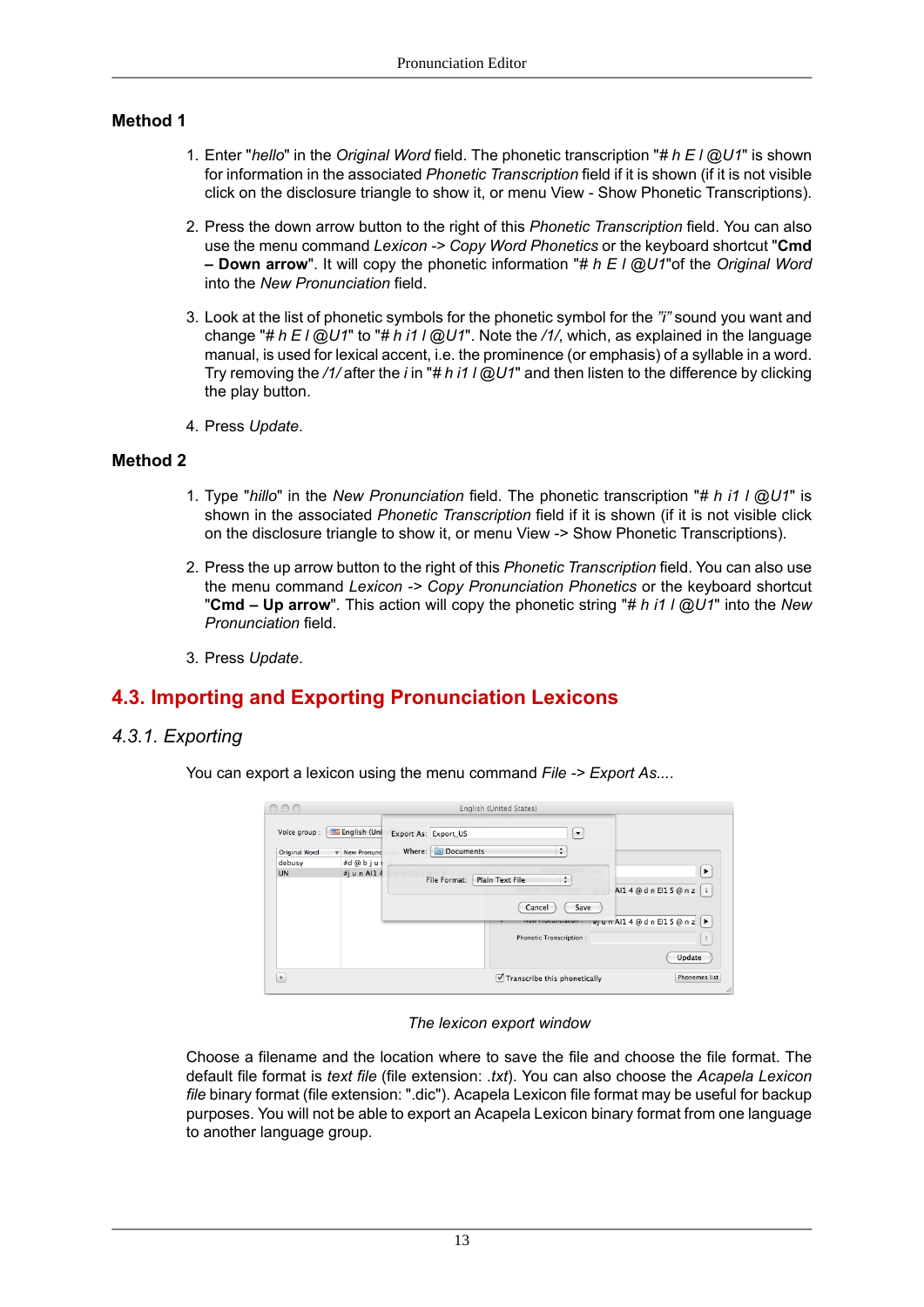Text files are more convenient for importing/exporting entries between different language groups. Exported text files can be easily edited manually. The encoding of the exported format will be *Windows Latin 1 (CP1252)* for most voices, *Windows Latin 2 (CP1250)* for Polish and Czech and *Windows Latin 5 (CP1254)* for Turkish, *Windows Arabic (CP1256)* for Arabic, *Windows Cyrillic (CP1251)* for Russian and *Windows Greek (CP1253)* for Greek. Don't forget to open the exported text files with the correct encoding if you plan to edit them.

The format is *tab separated* which means that you have one entry per line and that the *original word* and *new transcription* are separated by a tabulation character.

#### *4.3.2. Importing*

You can import entries in the current lexicon using the menu command *File -> Import ...*.

First, select the file containing the entries. You can import *.dic* files (Acapela Lexicon file binary format) and *.txt* files (tab separated text file).

You will not be able to import an Acapela Lexicon binary format of one language group to a different language group. The text files should have the correct encoding, see section *[Exporting](#page-15-1)* .

If there are some words in the lexicon to be imported which are already in your current lexicon, a confirmation window will be opened by the application:

| 0 Q | <b>Redundant entry</b>                                                                                                |                                       |  |  |
|-----|-----------------------------------------------------------------------------------------------------------------------|---------------------------------------|--|--|
|     | A redundant entry was found during import<br>One word in the lexicon being imported is already present in the lexicon |                                       |  |  |
|     | Original word:                                                                                                        | debusy                                |  |  |
|     | Existing pronunciation:                                                                                               | #d@bjusi1                             |  |  |
|     | Imported pronunciation :                                                                                              | #d   b   1 z i                        |  |  |
|     | Apply this choice to all words                                                                                        |                                       |  |  |
|     | Cancel import                                                                                                         | Use the imported<br>Keep the existing |  |  |

*Resolving a conflict during the lexicon export*

Press *Use the imported* to use the imported pronunciation in place of the existing one. Press *Keep the existing* to keep the existing pronunciation.

The check box *Apply this choice to all words* can be checked to avoid getting this message for every entry for which an existing pronunciation already exists. Next time a redundant entry is detected, the last choice (*Use the imported* or *Keep the existing*) will be used automatically.

The button *Cancel importation* will cancel the import process and revert to the saved lexicon as it was before the lexicon import request.

In case of invalid phonetic entries in the imported text file, an error message is displayed.

Use *Skip this word* to keep the existing entry (in case of a redundant word) or to not add the word (in case of a new entry).

Press *Use new pronunciation* to correct the transcription.

*Skip all future errors* can be checked in order to automatically skip all entries containing errors.

The new imported words are added in the end of the entry list. If you wish reorder the entries, click the *Original Word* header in the entry list.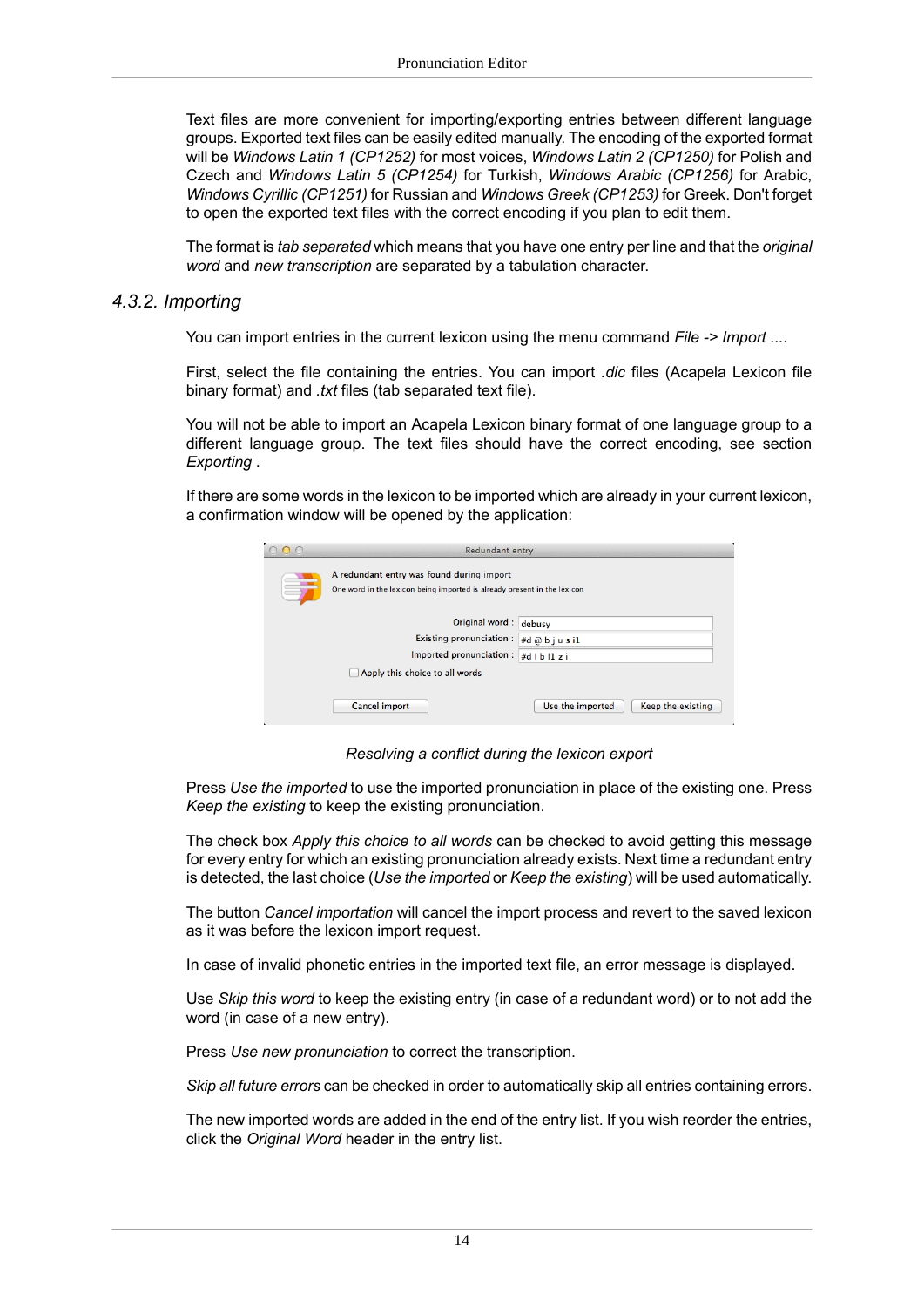# <span id="page-17-0"></span>**Chapter 5. Support and Contact**

## **5.1. Where to Get Support for** *Infovox iVox*

<span id="page-17-1"></span>Apply the following steps if you need help in order to solve problems that you encounter while using *Infovox iVox* or if you have some questions

- 1. Consult the *Infovox iVox Help* function. This help function can be accessed at any time via the *Help* menu when *Infovox iVox* is the active (front-most) application.
- 2. Consult the dealer where you purchased *Infovox iVox*.
- 3. Contact your local distributor. The latest address information for local distributors is available on the AssistiveWare web site [http://www.assistiveware.com/infovox\\_ivox.php.](http://www.assistiveware.com/infovox_ivox.php) There is also a list provided in the section Activating a Voice [Permanently.](#page-7-2)
- <span id="page-17-2"></span>4. If none of the above helps or if you purchased *Infovox iVox* directly from AssistiveWare, send an email to <ivox@assistiveware.com>.

## **5.2. Contact**

*Infovox iVox* is an Acapela Group product distributed worldwide by AssistiveWare.

AssistiveWare (email support only in English, French or Dutch) Laurierstraat 183 1016 PL Amsterdam The Netherlands fax: +31-20-6128266 email: <iVox@assistiveware.com> <http://www.assistiveware.com>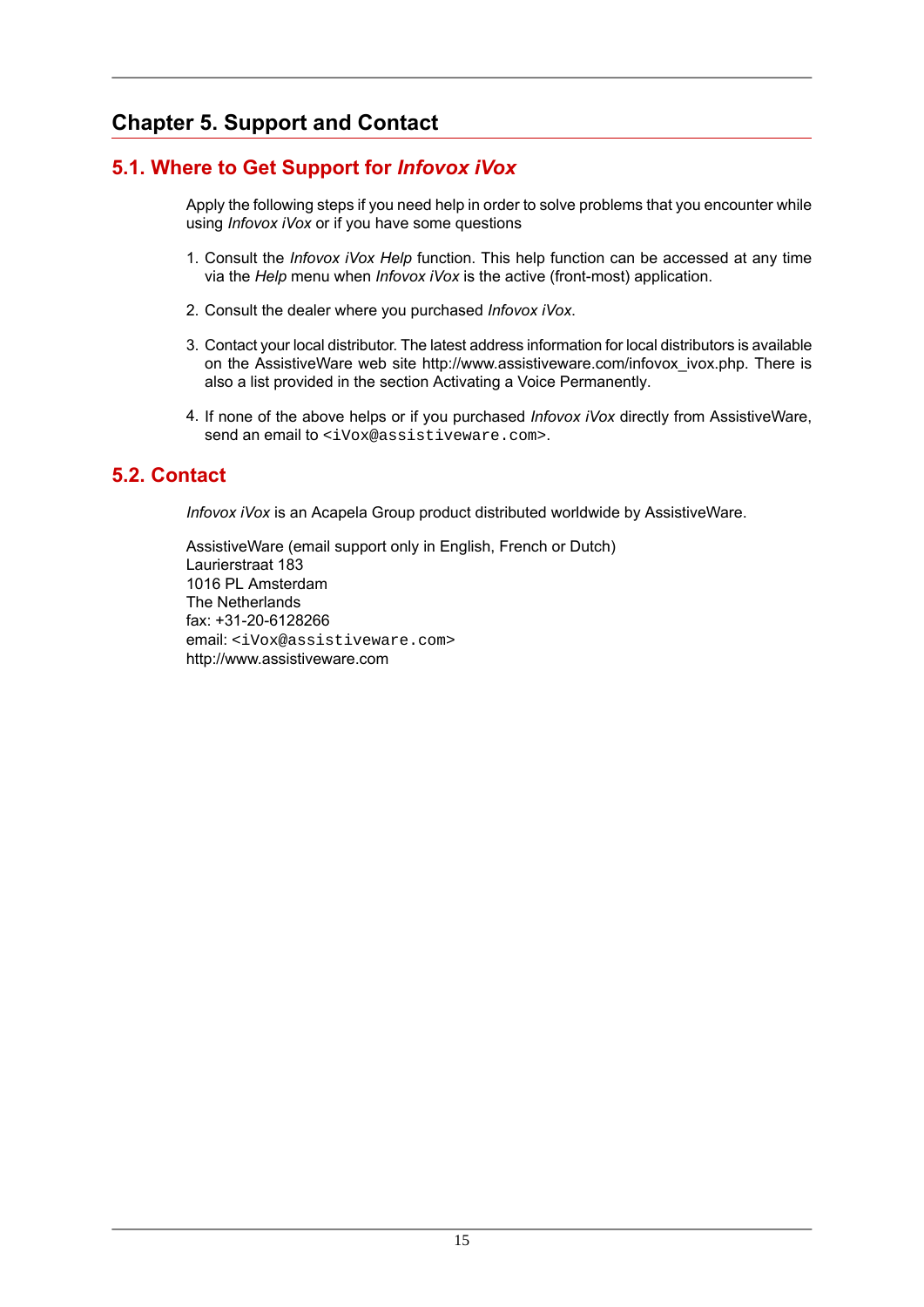## <span id="page-18-0"></span>**Chapter 6. Troubleshooting and FAQ**

## <span id="page-18-1"></span>**6.1. Infovox iVox FAQ**

#### *6.1.1. Troubleshooting after Upgrading Mac OS X*

<span id="page-18-2"></span>It can happen that a Mac OS X upgrade makes Infovox iVox loosing its voices. In order to solve this problem run the Infovox iVox installer and update the application. If you still have problems contact support: <ivox@assistiveware.com>

## <span id="page-18-3"></span>**6.2. Pronunciation Editor FAQ**

#### *6.2.1. The New Pronunciation Sounds Good in Pronunciation Editor but Not in Infovox iVox*

Sometimes a literal transcription may sound good in Pronunciation Editor when you press play but sounds bad in applications using Infovox iVox. This behaviour comes from a limitation of the Infovox iVox preprocessor: A word replaced by a literal transcription will not be analysed as much as another words (e.g. grammatical analysis, system lexicon, etc ...)

Let's take an example: You wish to change *F1* into *Formula One* with US English Ryan.

Enter *F1* as an original word and *Formula One* as a new pronunciation. The Pronunciation Editor will tell you that *Formula One* will be synthesized as "*# f O1 r m j @ l @ w V n*". If you then listen to how the word *F1* is pronounced in an application using an HQ American English voice, you will hear "#  $f$  O1 r m  $j$  @  $l$  @  $q$  n".

This kind of strange behaviours are not frequent. But if you have a problem similar to this example, use a phonetic string instead of a literal string. So, in our example, specify the pronunciation of the word *F1* by entering the phonetic transcription *"# f O1 r m j @ l @ w V n"*. You can do it using the menu command *Lexicon->Copy Pronunciation Phonetics*, see section *Fine-tuning the new [pronunciation](#page-14-0)* .

#### *6.2.2. Apple Speech Service Doesn't Use the Saved Lexicon*

Apple Speech Service is a daemon application that keeps the same instance of the voice. And thus, the modified lexicon is not reloaded, even if you close the application in which you were using the Speech Service.

To force a reload, open the Speech Panel, choose another voice and go back to your working voice. This will force the Speech Service to reload the voice and the lexicon.

#### *6.2.3. The Specified Pronunciation is Not Used*

Sometimes words entered in a pronunciation lexicon are not pronounced according to the specified pronunciation. It happens when this particular word is between quotes in the text. This is a known issue of Infovox iVox voices.

For instance, you specified in the lexicon that the word *hello* is pronounced as *hi* but the sentence *hello "hello"* will be read as *hi hello* and not as you may expect *hi hi*. A workaround may be to add a space between the quotes and the word, i.e. *" hello "* instead of *"hello"*.

#### *6.2.4. What are These Numbers after Some Phonemes?*

They are accents and present in some languages. By adding or removing the accents, you can fine tune the pronunciation. Please read the relevant language manual (found in the Documentation folder on your Infovox iVox DVD or disk image) for more information.